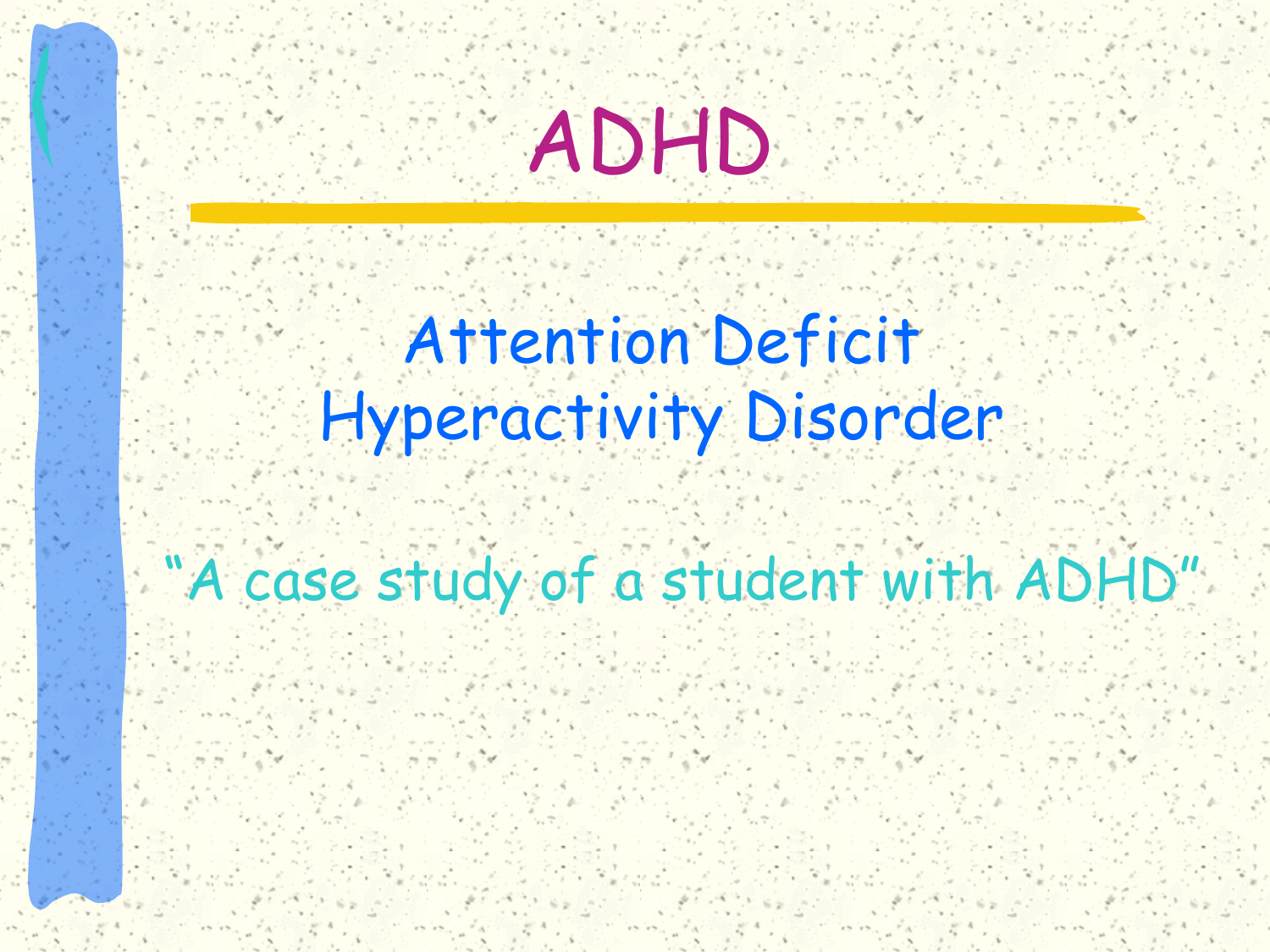

"The impulsive, aggressive child is constantly on the go. He runs instead of walks, acts instead of talks. These boys and girls jump headlong into new experiences, diving in first and looking later. If they learn to use their considerable energy in constructive ways, they can be energetic, creative, enthusiastic, charismatic- they become athletes, pilots, soldiers, business entrepreneurs, or politicians, perhaps"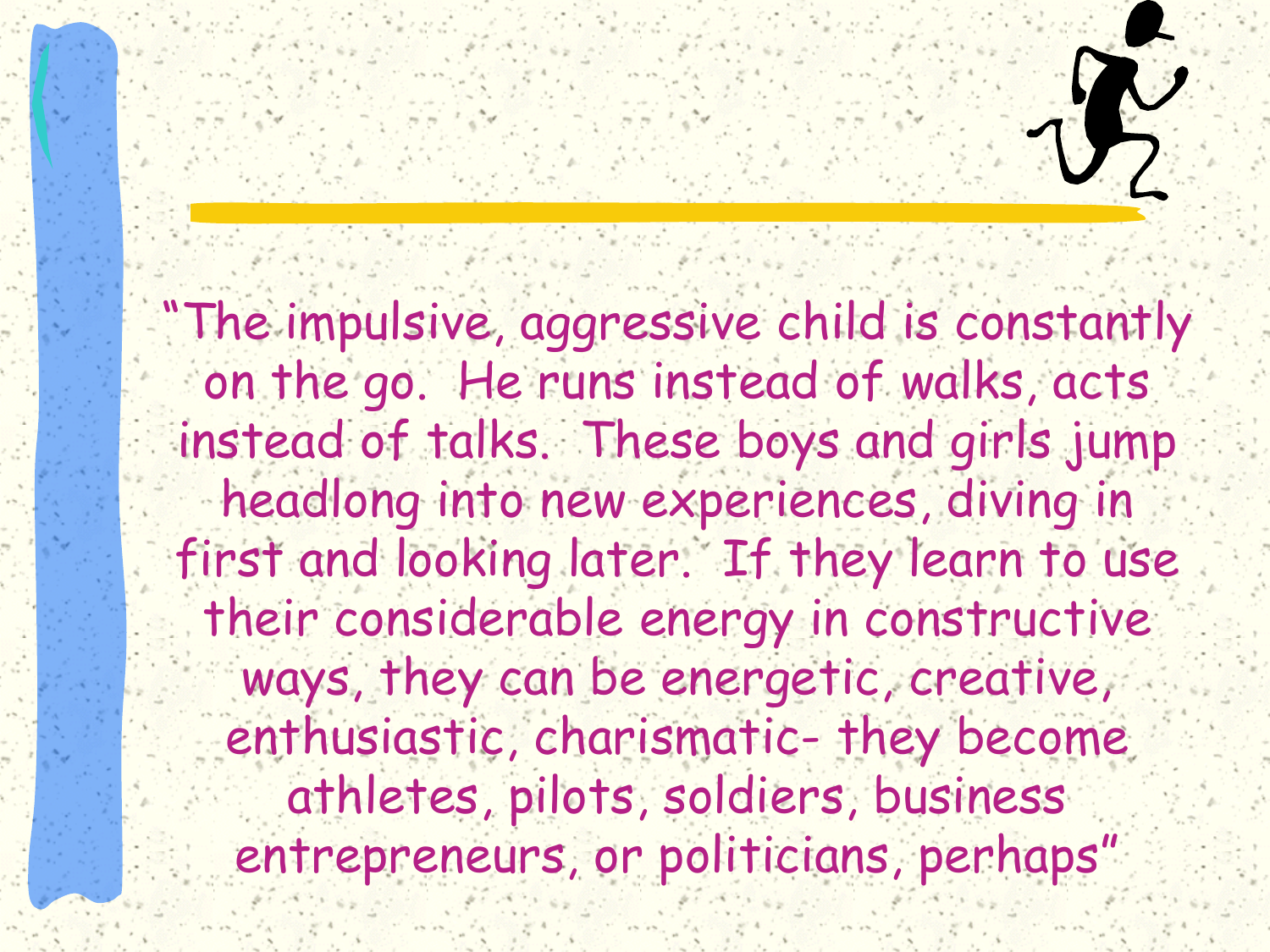## ADHD Basics

- Currently affects three to five percent of the population
- Neuropsychiatric disorder
- Onset before the age of 7
- # Problems occur in three basic domains: Attention Span,
	- Hyperactivity, and Impulsivity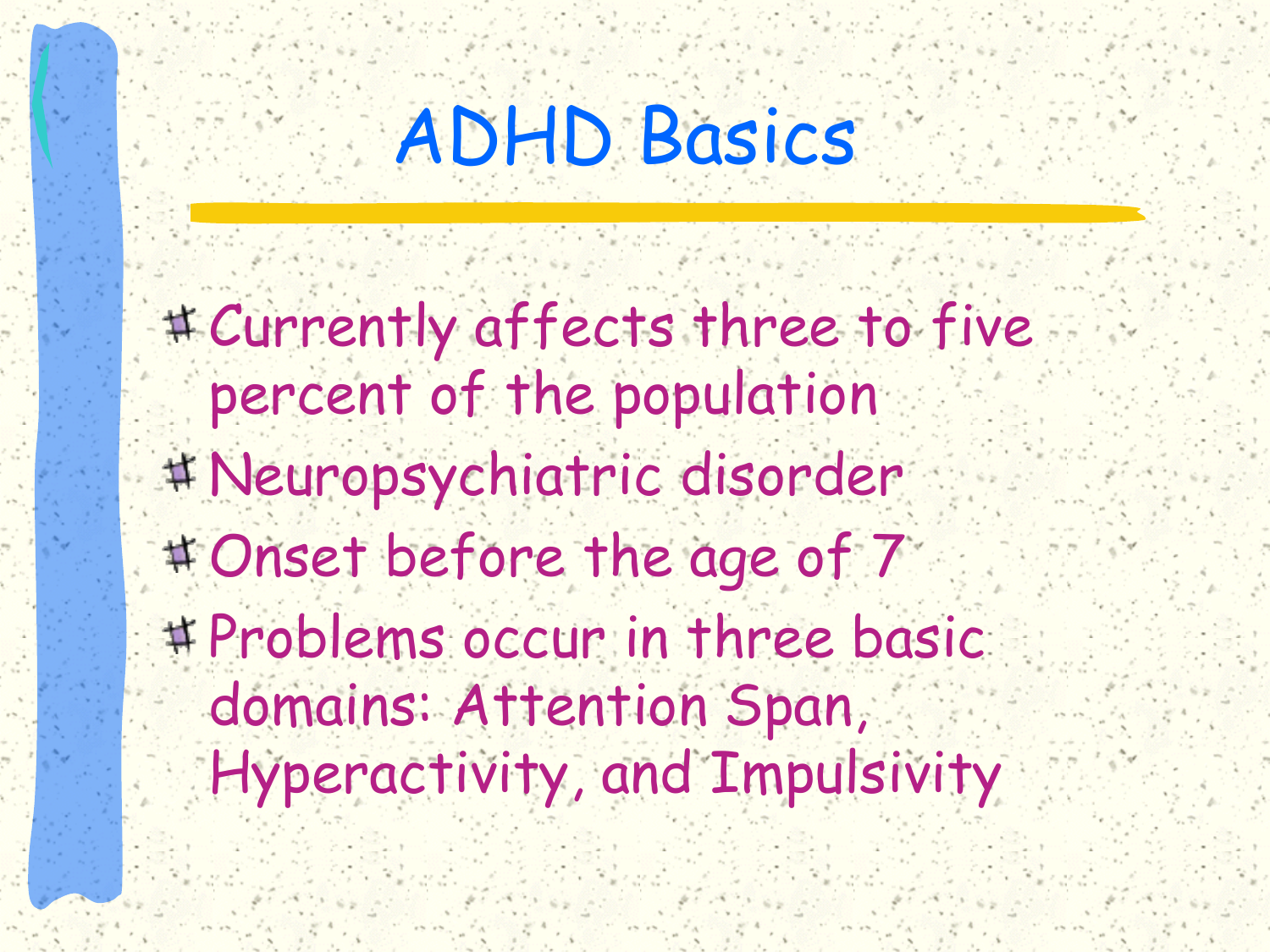## Attention Span Criteria

- **Pays little attention to details; makes careless mistakes**
- **Has short attention span**
- **Does not listen when spoken to directly**
- **Does not follow instructions; fails to finish tasks**
- **Has difficulty organizing tasks**
- **Avoids tasks that require sustained mental effort**
- **Loses things**
- **Is easily distracted**
- **Is forgetful in daily activities**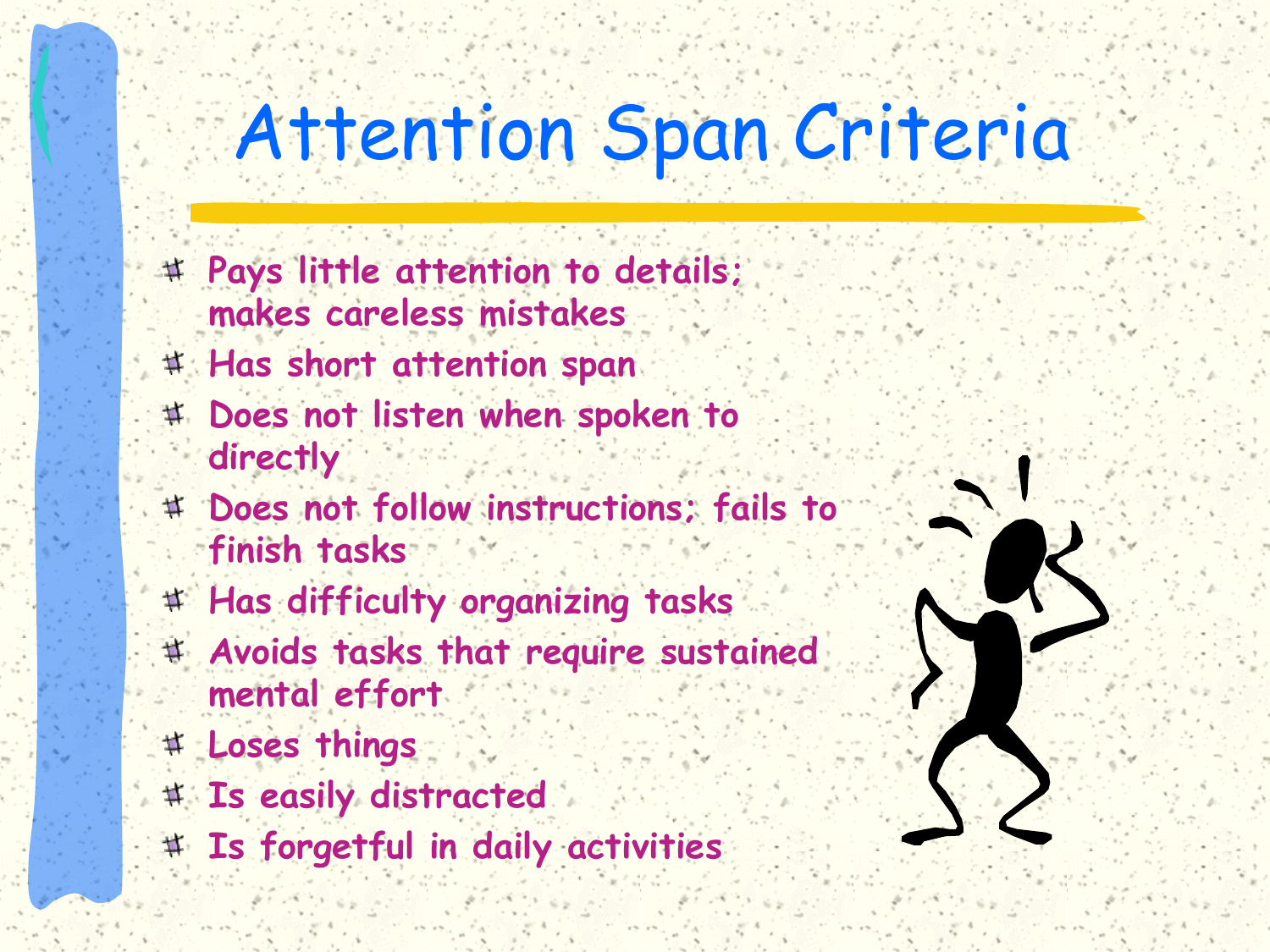Hyperactivity Criteria **Impulsivity** Criteria

- **Fidgets; squirms in seat**
- **Leaves seat in classroom when remaining seated is expected**
- **Often runs about or climbs excessively at inappropriate times**
- **Has difficulty playing quietly**
- **Talks excessively**
- **Blurts out answers before questions are completed**
- **Has difficulty awaiting turn**
- **Often interrupts or intrudes on others**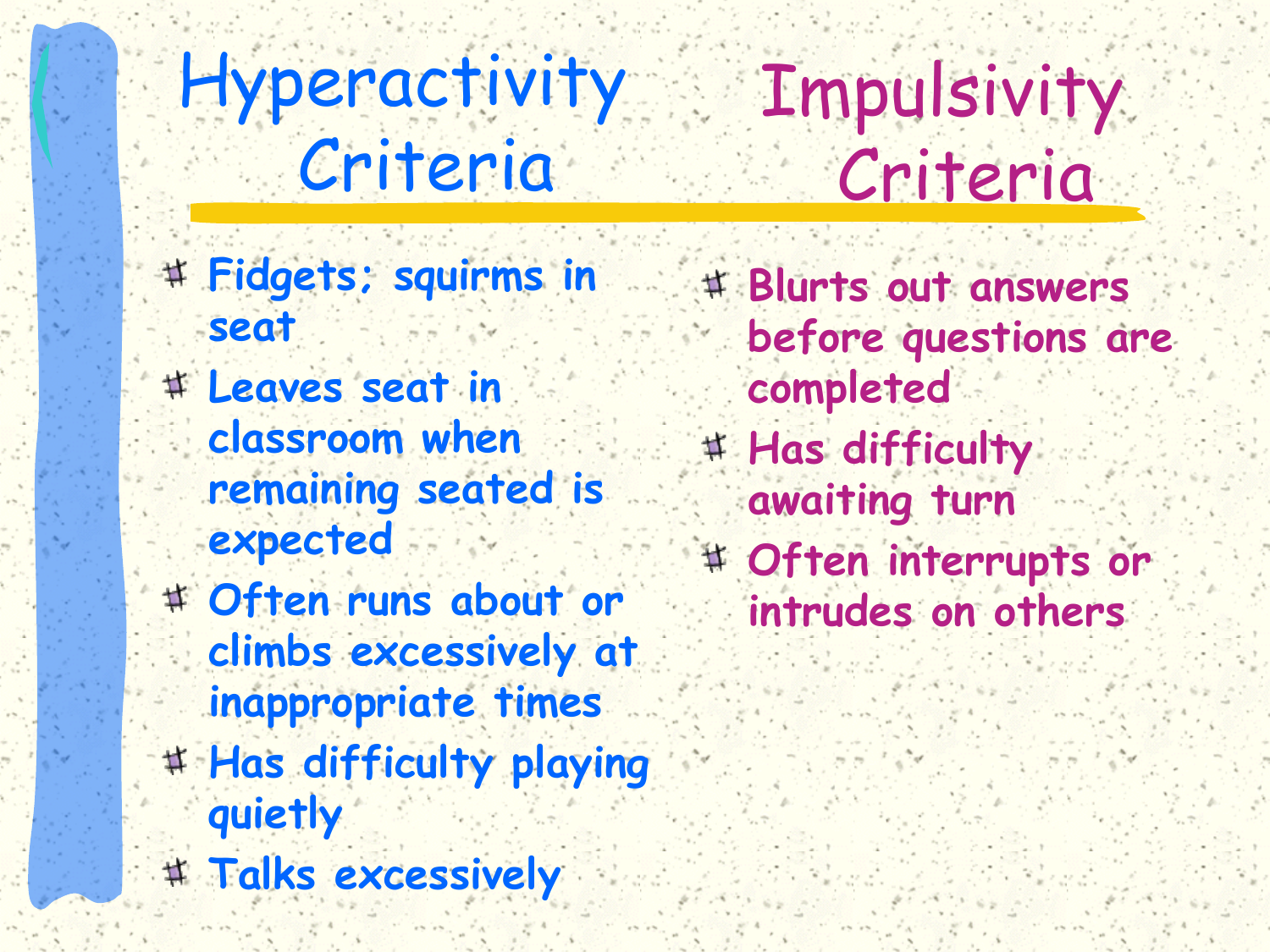#### Classroom suitable for ADHD students should…

- **…be predictable**
- **…be structured …have shorter work periods …have a smaller teacher to student ratio …have more individualized instruction**
- **…have an interesting curriculum**
- **…have more positive reinforcement**

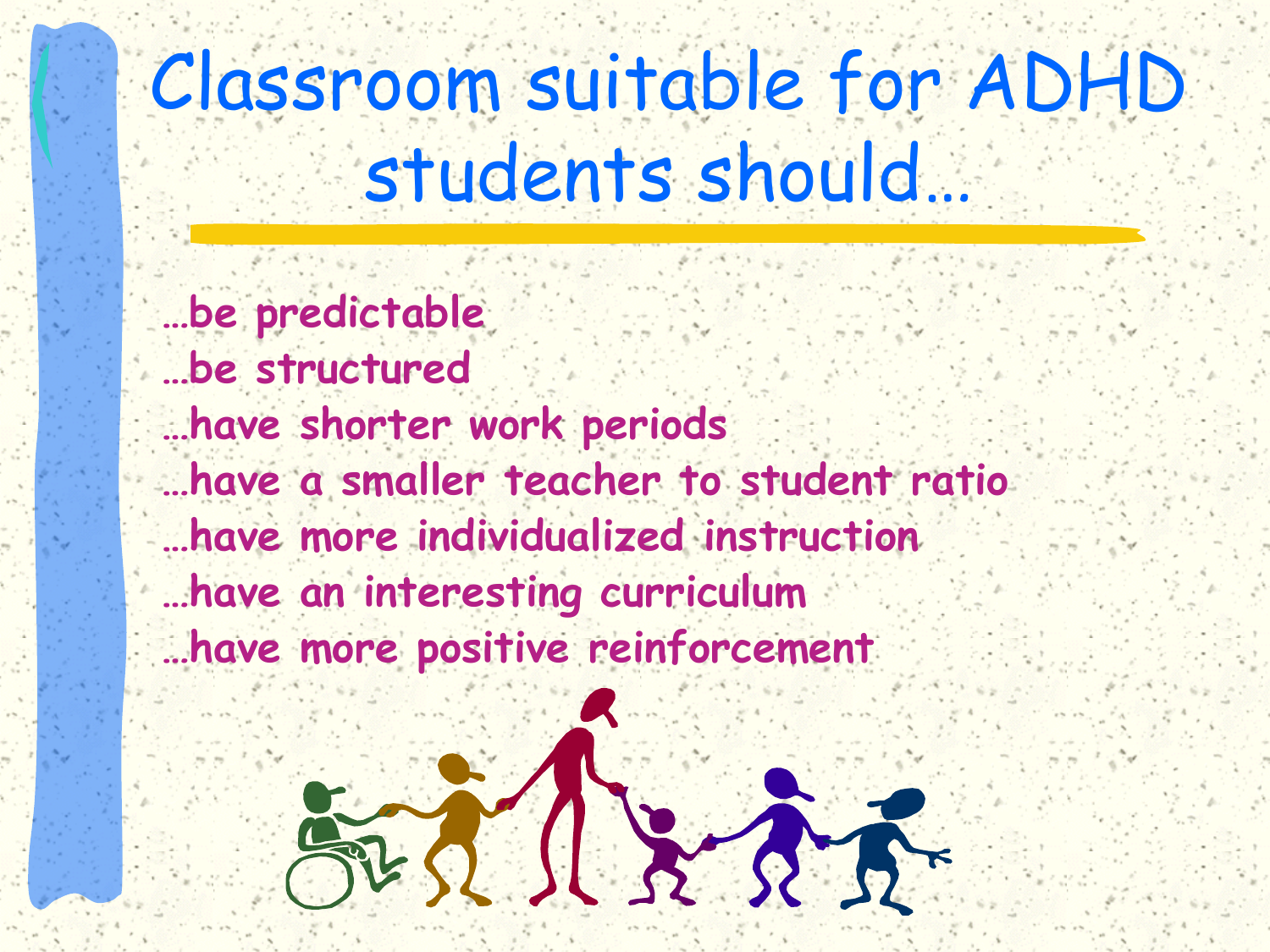# Helpful Hints

- # It is often helpful for student to be able to spread out or move around to find a more comfortable environment
- Fidget: piece of clay or large rubber band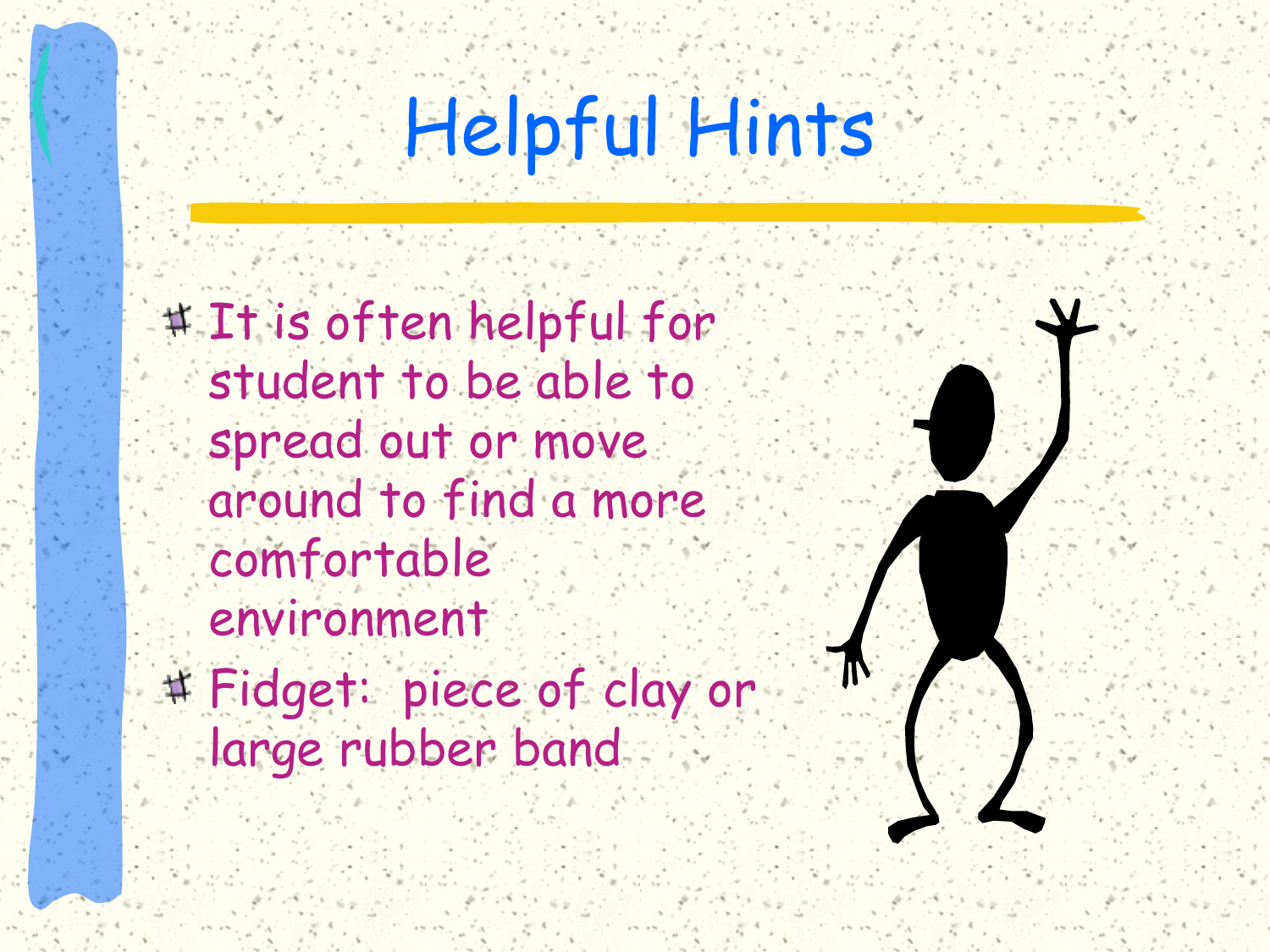## Meet Justin

8-year-old # Third grader Diagnosed with ADHD when in first grade # IQ of 115 # Interested in dinosaurs and soccer

# Lives with his mother most often Does spend time at his dad's sometimes Mom, Dad, and Step-dad involved in education 10 year old brother Kevin in 5th grade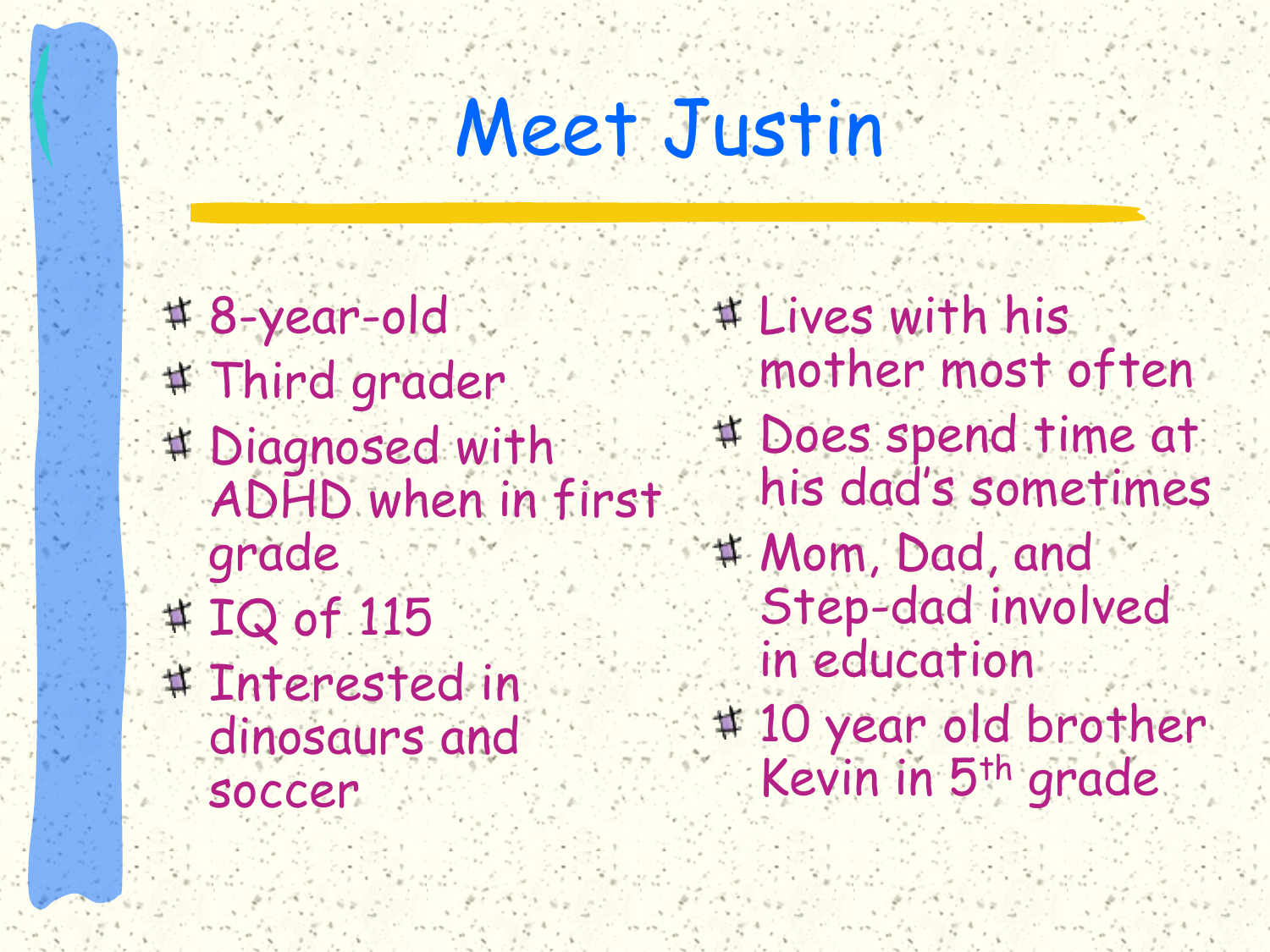## Justin in the classroom

- Justin's main problem in the classroom is staying seated
- Always wants to be moving
- # Has gotten much better at focusing since he began taking medication but he is still constantly moving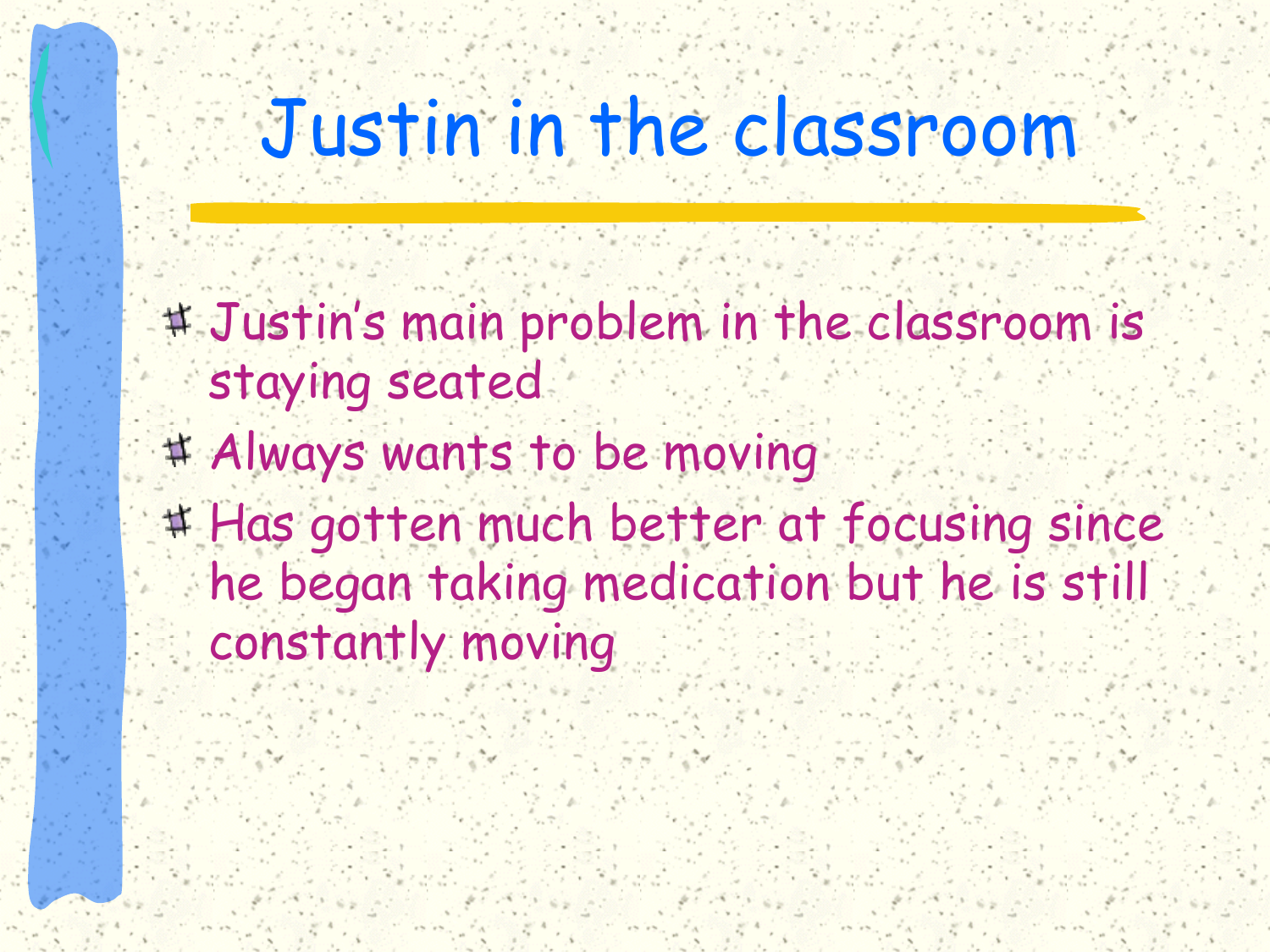## Lesson on multiplication

- Lesson involves basic multiplication as well as simple word problems
- Short review of multiplication will be given and then group work as well as a worksheet
- Chips and tokens will be available for all student to use to help figure out the problems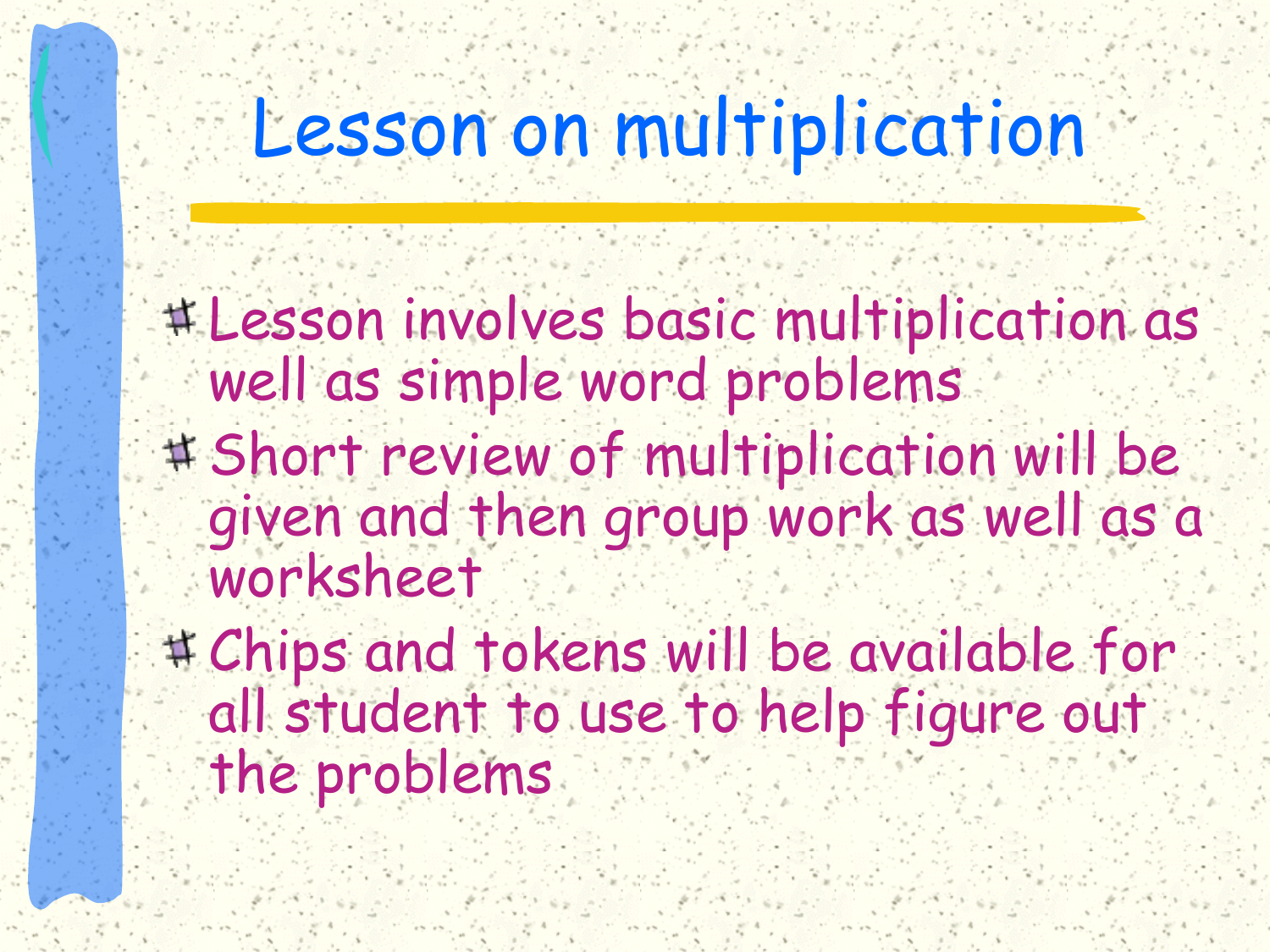## Adaptations for Justin

- Justin has a set of dinosaur cards he uses for these types of problems rather than the usual chips
- # He has a shorter worksheet
- # His problems relate to things that will keep his attention such as dinosaurs and soccer
- Ex. If the soccer team scores 5 goals in each game and they have played 7 games …how many goals have they scored in total so far this year?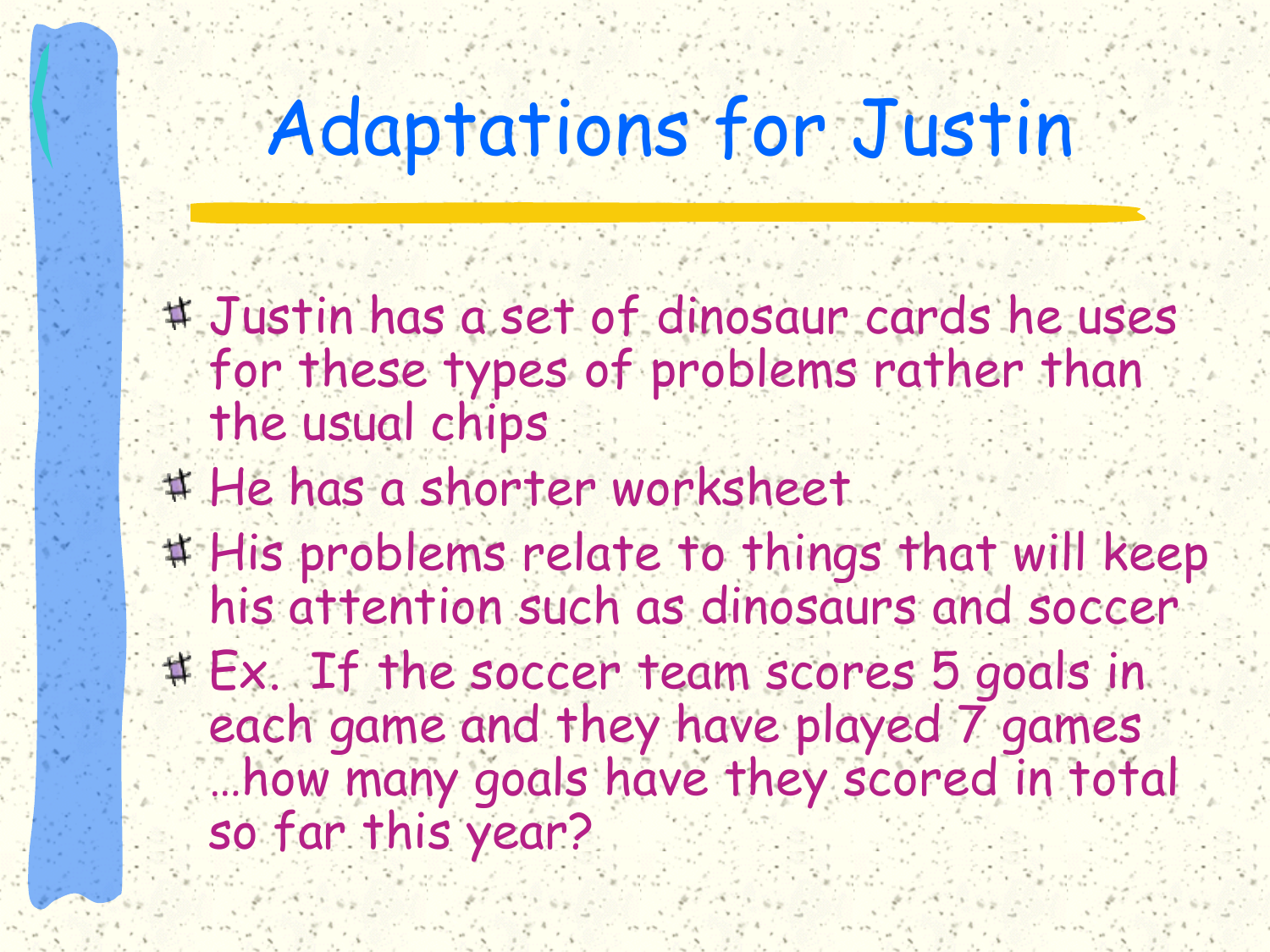### Curriculum Adaptations

- **Extra time allowed to complete assignments**
- **Short and simple assignments**
- **Long tasks will be broken down into shorter chunks**
- **Helpful "neighbor"**
- **Non-verbal cues used to keep him on task**
- **Fidgets allowed**
- **Progress reports sent home each week to keep his parent involved**
- **At the end of the day I will make sure that he has all of his assignments written down and everything he needs in his backpack**
- **The computer can be used when it is relevant because it is another one of his interest**
- **Stretch breaks for the whole class**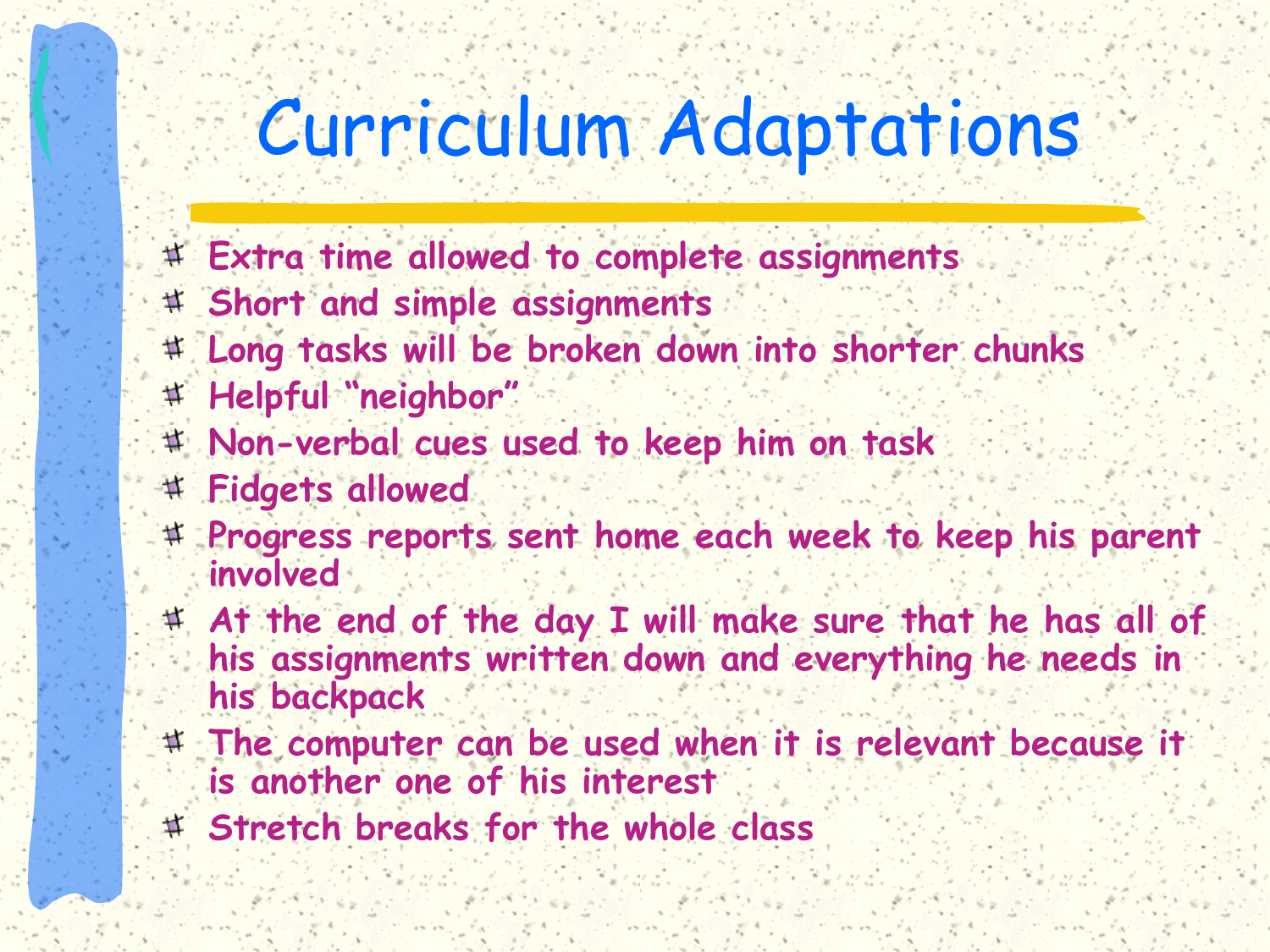#### Adaptations continued…

- Different grading techniques will be used for Justin
- # He will get graded on the part of the paper he completes not on how much of the paper he completes
- Justin will be rewarded for progress he makes on his attention skills
- # The whole class will use a token system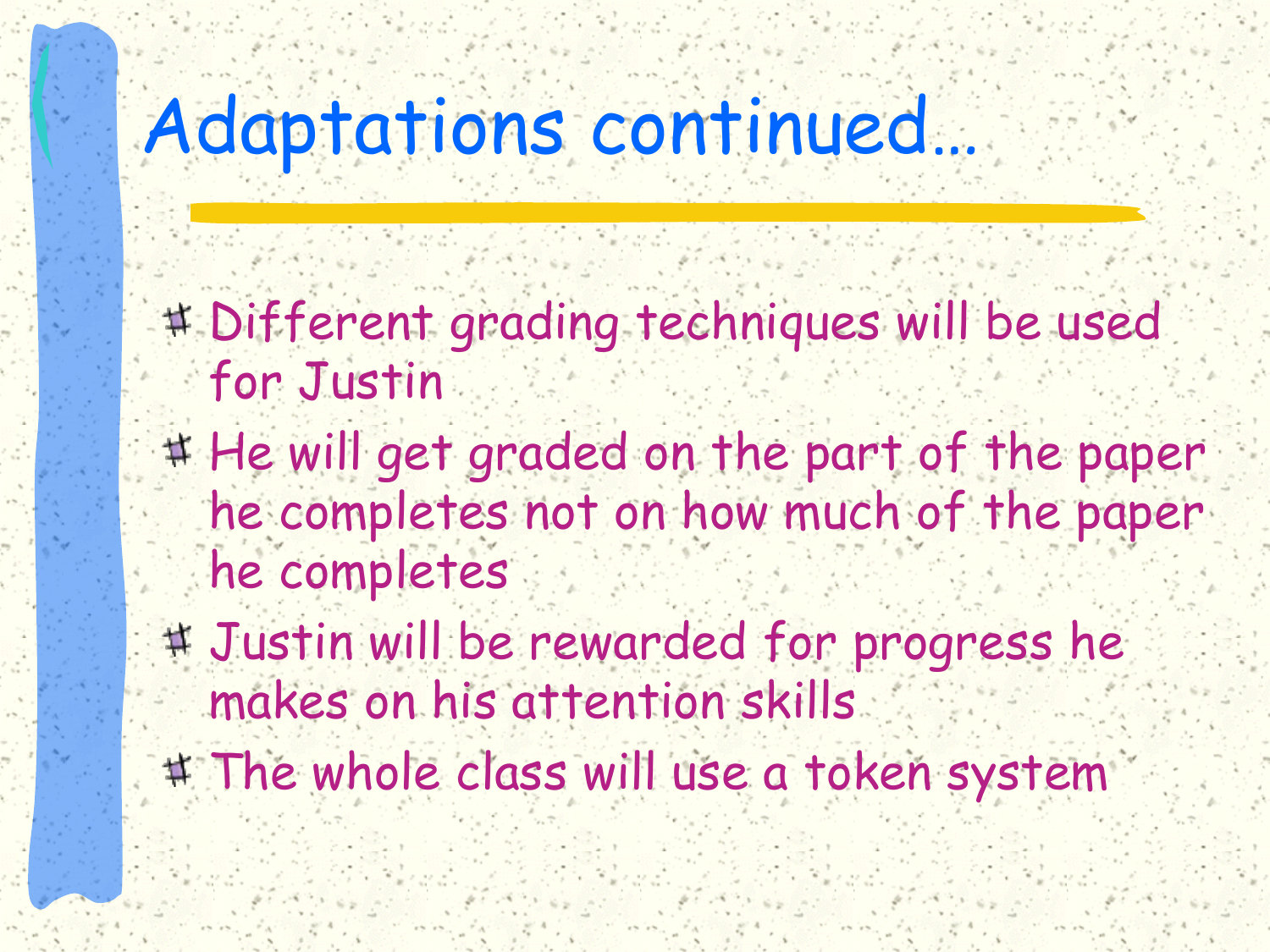"Having ADHD is like being put into a dark room with things scattered around to trip you. You don't get a flashlight...but everyone else does. You trip around the room, bumping into things, until you finally learn the layout of the room. Then someone moves you to a new room, and the process starts again.'